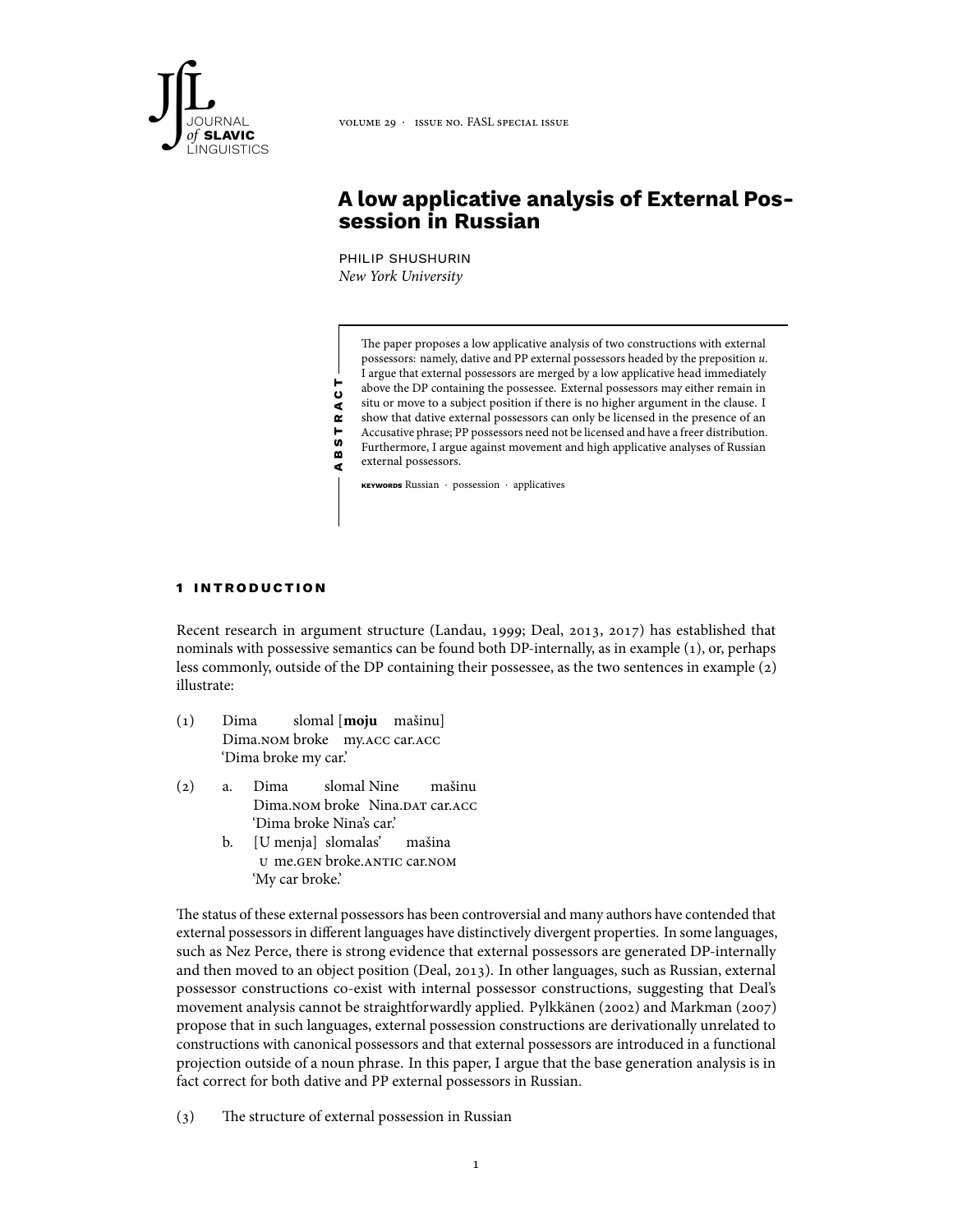

Next, I show that two other proposed analyses, namely, raising analysis and high applicative analysis, can't be applied to the studied construction and therefore must be dismissed. The rest of the paper is organized as follows. Section 2 discusses main data and proposes a low applicative analysis of both dative and PP external possessors. In section 3, I provide evidence against movement and high applicative analyses of external possession in Russian. Section 4 compares the distribution of internal and external possessors. Section 5 concludes.

### **2 p ro po s a l**

### 2.1 APPLICATIVE ANALYSIS OF EXTERNAL POSSESSORS

In Russian, possessors are most commonly realized as genitive or adjectival phrases inside the DP containing their possessee.

### (4) **Internal, or 'canonical' possessors**

- a. Dima Dima.nom broke my.acc car.acc slomal [**moju** mašinu] 'Dima broke my car.'
- b. [**Moja** my.nom car.nom broke.antic mašina] slomalas' 'My car broke.'

However, in constructions in example (5), the possessor surfaces outside the possessee-DP:

### (5) **External possessors**

- a. Dative external possessors Dima Dima.nom broke me.dat car.acc slomal **mne** mašinu 'Dima broke my car.'
- b. U-possessors **U menja** slomalas' u me.gen broke.antic car.nom mašina 'My favorite car broke.'

In example (4-a), the possessor is realized as dative phrase, while in example (4-b), the possessor is realized as a prepositional phrase. Although PP external possessors are most commonly found at the left periphery of the clause, this is not always so: in the next example, the possessor PP surfaces postverbally, at the same linear position as the dative external possessor in example (5-a).

(6) Oxrannik proveril u Niny guard.nom checked u Nina.gen documents.acc dokumenty 'The guard checked Nina's documents.'

Similarly, while dative possessors are most commonly found postverbally, immediately preceding the possessee, they can surface at the left periphery as well.

(7) Mne me.dat yesterday broke.3p.n wind.ins vase.acc včera razbilo vetrom vazu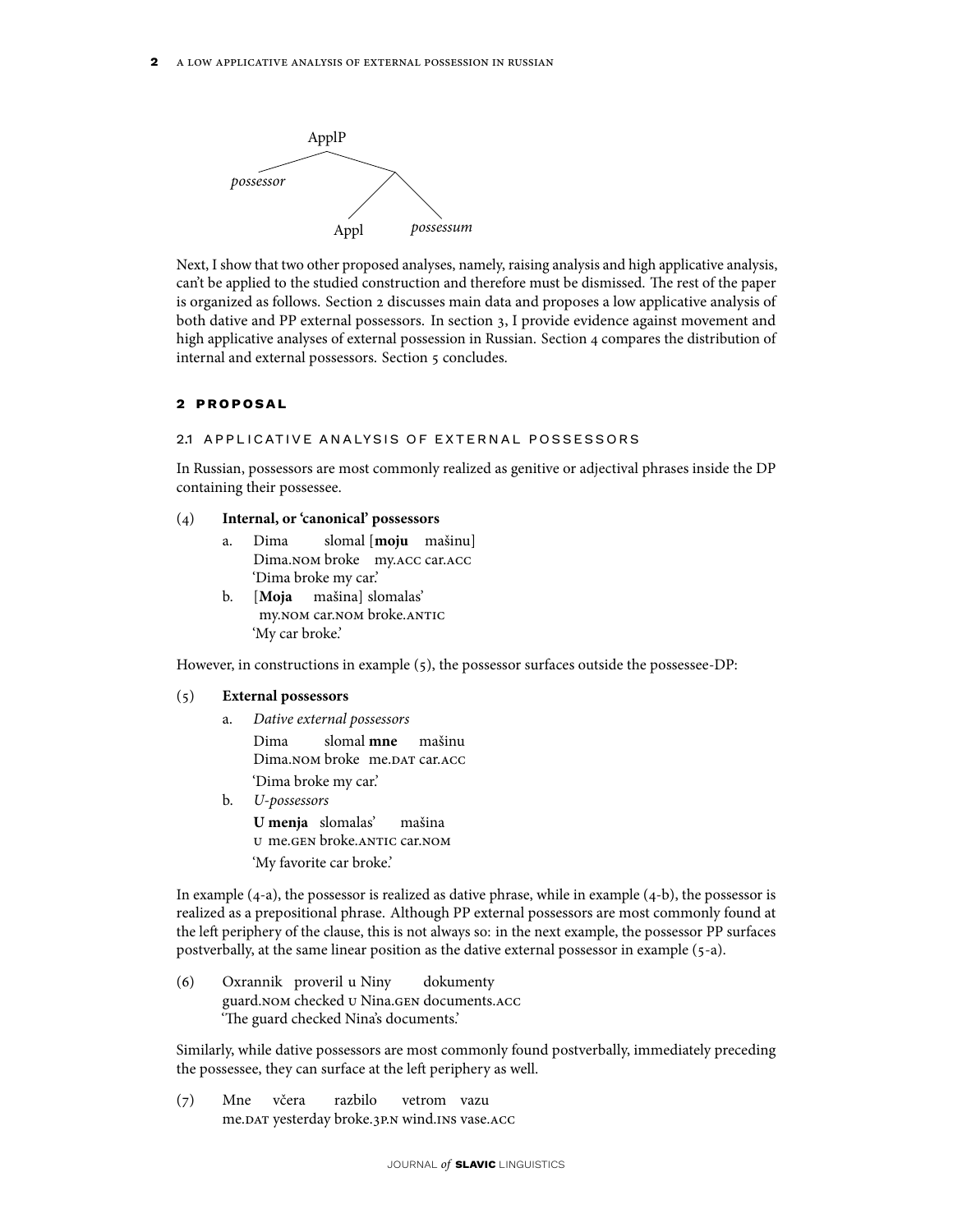'My vase was broken by the wind yesterday.'

Despite the difference in case marking, the bolded phrases in both (5-a) and (5-b) have properties of possessors: such constructions are compatible with relational adjectives like ljubimyi 'favorite' (see Harves 2013 for discussion):

- (8) a. Dima Dima.nom broke) me.dar favorite.acc car.acc slomal mne ljubimuju mašinu 'Dima broke my favorite car.'
	- b. U menja slomalas' u me.gen broke.antic favorite.nom car.nom ljubimaja mašina 'My favorite car broke.'

As Harves reports, based on observations made in Baker (2015), this adjective is only licensed in the presence of a possessor, cf. \*(moja) ljubimaja kniga 'my/\*a favorite book'. This diagnostic can be used to distinguished external possessor constructions from other similarly looking constructions (such as transfer-of-possession datives etc.) Importantly, the use of the adjective favorite is impossible under the same construal in the absence of the possessor, as the examples below show.

| a. |                                                                                                   |      |  |  |                                                                                                                                      |  |
|----|---------------------------------------------------------------------------------------------------|------|--|--|--------------------------------------------------------------------------------------------------------------------------------------|--|
|    |                                                                                                   |      |  |  |                                                                                                                                      |  |
|    | int. 'Dima sent me my favorite book.'                                                             |      |  |  |                                                                                                                                      |  |
| b. |                                                                                                   |      |  |  |                                                                                                                                      |  |
|    | U Dima.GEN at.home lives (his) favorite dog.NOM<br>int. 'His favorite dog lives at Dima's place.' |      |  |  |                                                                                                                                      |  |
|    |                                                                                                   | Dima |  |  | poslal mne *(moju) ljubimuju knigu<br>Dima.NOM sent me.DAT my.ACC favorite.ACC book.ACC<br>U Dimy doma živet *(ego) ljubimaja sobaka |  |

Yet, external possessors are clearly contained outside of the possessee DP, in constrast to internal possessors. One piece of evidence for that comes from pied-piping. In the following wh-question, the internal possessor, a wh-word, triggers pied-piping of the rest of the DP, containing the possessee. Leaving the possessee in situ is dispreferred.

|                                         |                                    |  |  |                                                               | (10) a. $[\check{C}$ jo pal'to], sobaka porvala t <sub>i</sub> ? |  |  |
|-----------------------------------------|------------------------------------|--|--|---------------------------------------------------------------|------------------------------------------------------------------|--|--|
| whose overcoat.ACC dog.NOM tore         |                                    |  |  |                                                               |                                                                  |  |  |
|                                         | 'Whose overcoat did the dog tear?' |  |  |                                                               |                                                                  |  |  |
|                                         |                                    |  |  | b. ?? $\check{C}$ jo; sobaka porvala [t <sub>i</sub> pal'to]? |                                                                  |  |  |
|                                         |                                    |  |  | whose dog tore overcoat                                       |                                                                  |  |  |
| int. 'Whose overcoat did the dog tear?' |                                    |  |  |                                                               |                                                                  |  |  |

Dative possessors, in contrast, can't trigger pied-piping:

- (11) a. **Komu** sobaka prinesla pal'to? who.<code>DAT</code> dog.nom brought overcoat.<code>ACC</code> 'Who did the dog bring the overcoat to?'
	- b. ?**Komu** pal'to who.<code>DAT</code> overcoat.ACC dog.nom brought sobaka prinesla? int. 'Who did the dog bring the overcoat to?'

This data strongly suggests that internal possessors surface inside the DP that contains possessee while dative/PP possessors surface outside of it.

- (12) a. Internal possessors: [... possessor ... possessee ...]<sub>DP</sub><br>b. Dative/PP possessors: ... possessor ... [... possessee
	- Dative/PP possessors: ... possessor ... [... possessee ... ] $_{\text{DP}}$

One important question that this data raises is how exactly dative and prepositional phrases in example (2) get interpreted as possessors. I suggest that both dative and PP possessors are introduced by an applicative head which is merged directly above the Possessee-DP. I follow Pylkkänen (2002, 2008); Cuervo (2003) in assuming that the applicative head encodes a possession relation.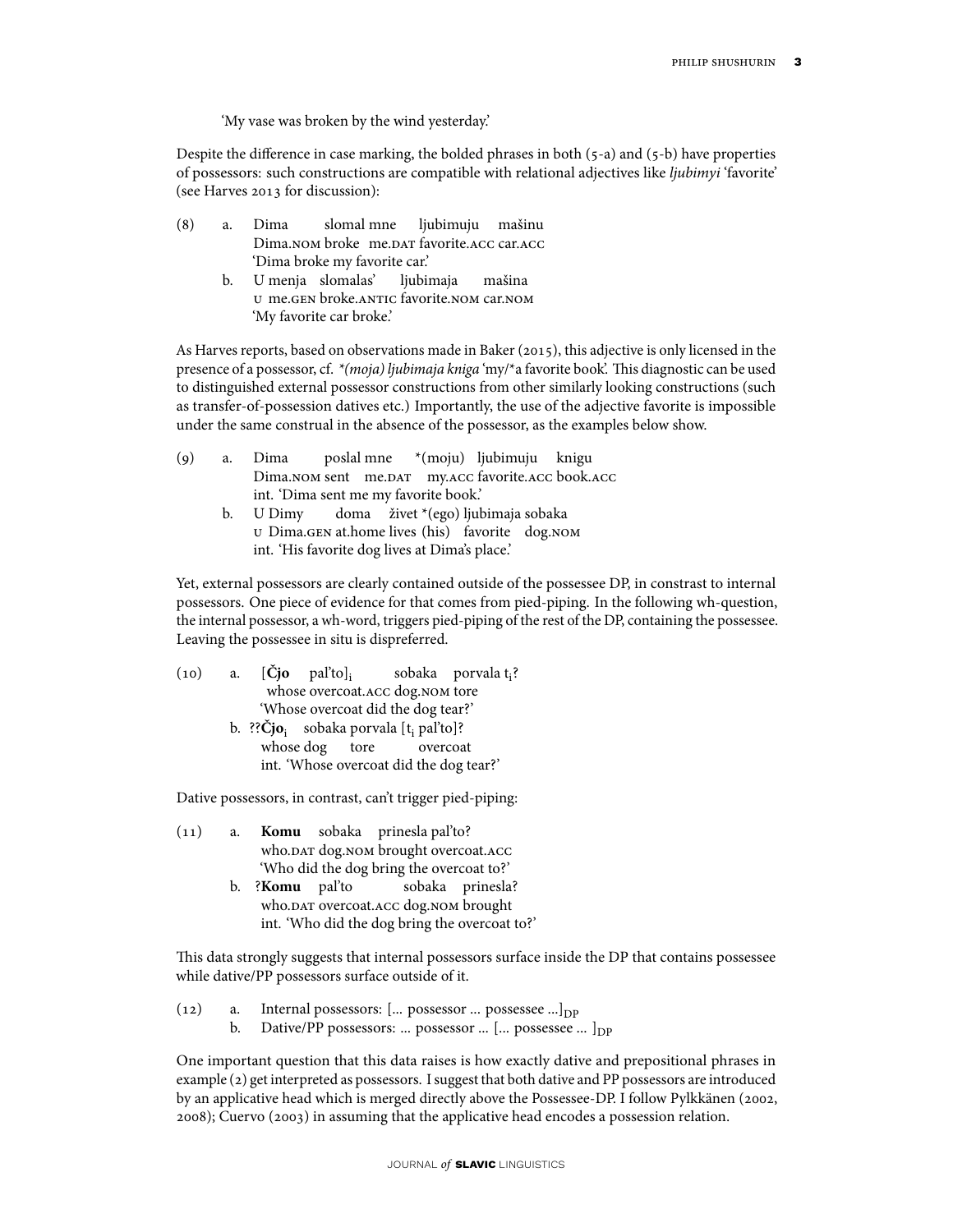(13) Semantics of Appl:  

$$
[\![ \text{Appl} ]\!] = \lambda x. \lambda y. x R y
$$

(where  $R$  is a contextually determined relation)



I propose that this head comes in two featural modification: Appl+<sup>D</sup> and Appl−D. The +D feature requires that the head merge a DP in its specifier while −D feature constrains the specifier from being a DP: the specifier in this case must be a PP.

- (15) Two kinds of Appl:
	- a. Appl $_{+D}$ : must merge a DP in its specifier
	- b. Appl<sub>−D</sub>: must merge a non-DP in its specifier

In assuming this, I am following the tradition of research which suggests that argument- introducing heads impose selectional requirements on their specifiers (Oseki, 2017; Oseki & Kastner, 2017). In the case  $Appl<sub>+D</sub>$  is merged, a dative possessor is merged, as in the following example:

#### (16) **Dative external possessors**

- a. Dima Dima.nom broke) me.dat car.acc slomal **mne** mašinu 'Dima broke my car.'
- b. The structure of dative external possessors in Russian:



Otherwise, a Appl<sub>-D</sub> is merged, in which case a prepositional phrase of the form  $[u + DP]$  is merged in the SpecPossP.

### (17) **U-possessors**

- a. Oxrannik proveril u menja **dokumenty** guard.nom checked u me.gen documents.acc 'The guard checked my documents.'
- b. The structure of u-possessors in Russian: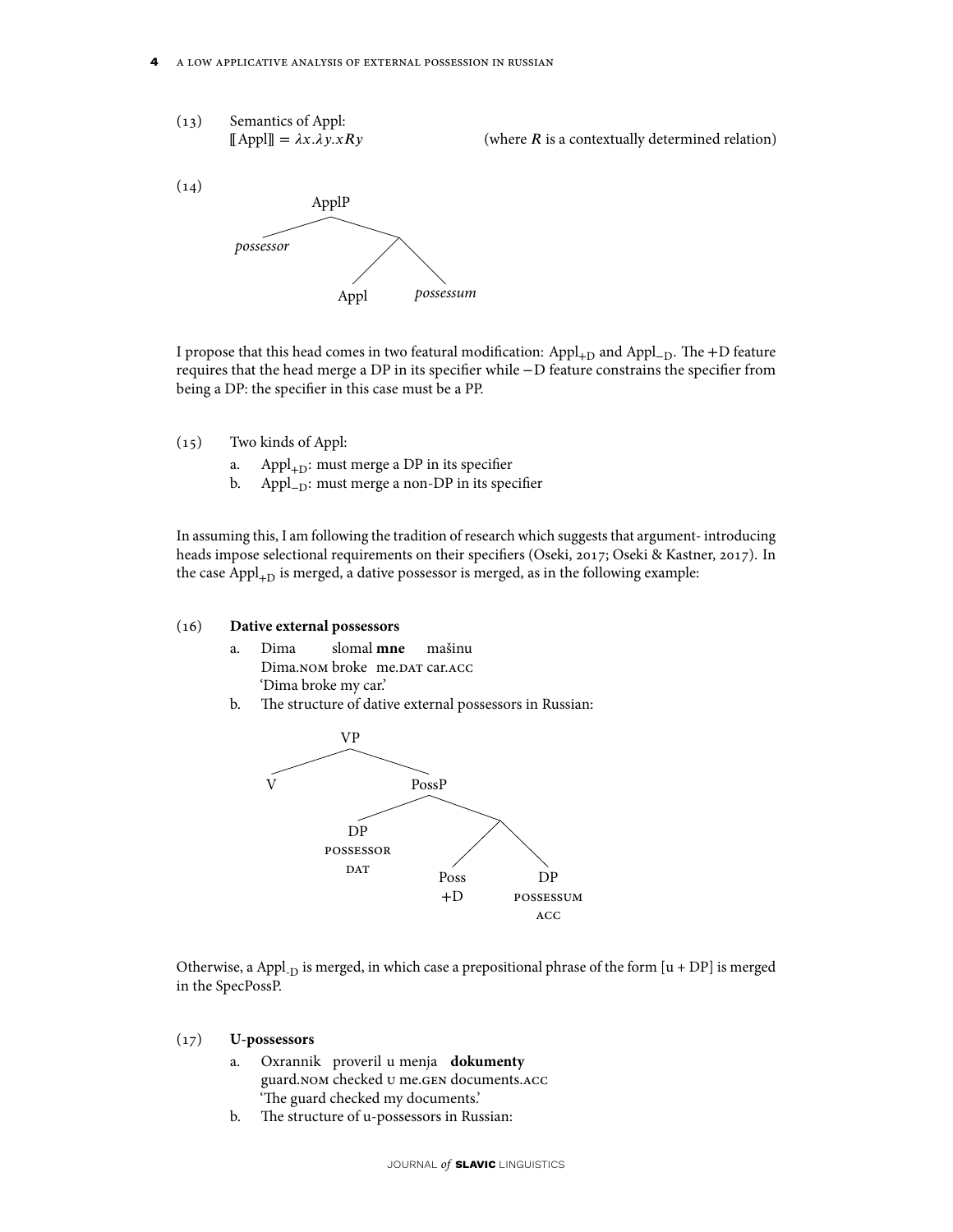

Finally, in those cases where the external possessor is found at the left periphery, I suggest that the possessor moves to the subject position.



I assume that the preposition  $u$ , which is used in PP external possession is semantically vacuous, and in terms of their semantic denotation, dative possessors and u-possessors are identical. Outside of external possession constructions, the preposition  $u$  has a vague locative semantics (similar to English prepositions by, at) which is absent in the external possession construction. Finally, the question arises what conditions the choice of one or the other type of head. Although I largely leave this question for future research, one observation can be made at this point. All the attested examples with dative external possessors involve predicates with causative semantics (slomat' 'break', ispačkat' 'make dirty', porvat' 'tear', počinit' 'fix' etc.). Interestingly, PP external possessors are compatible with both non-causative and causative predicates. For instance, passives of sentences with dative external possessors license PP possessors:

- (19) a. Sobaka porvala mne dog.nom tore me.dat jacket.acc kurtku 'The dog tore my jacket.'
	- b. U menja porvana kurtka u me.gen torn jacket.nom 'My jacket is torn.'

One construction which bears a remarkable similarity to sentences with PP possessors are predicative possession structures, which also involve u-phrases interpreted as possessors, as as the one below:

 $(20)$ u Dima.gen there.is car.nom U Dimy est' mašina 'Dima has a car.'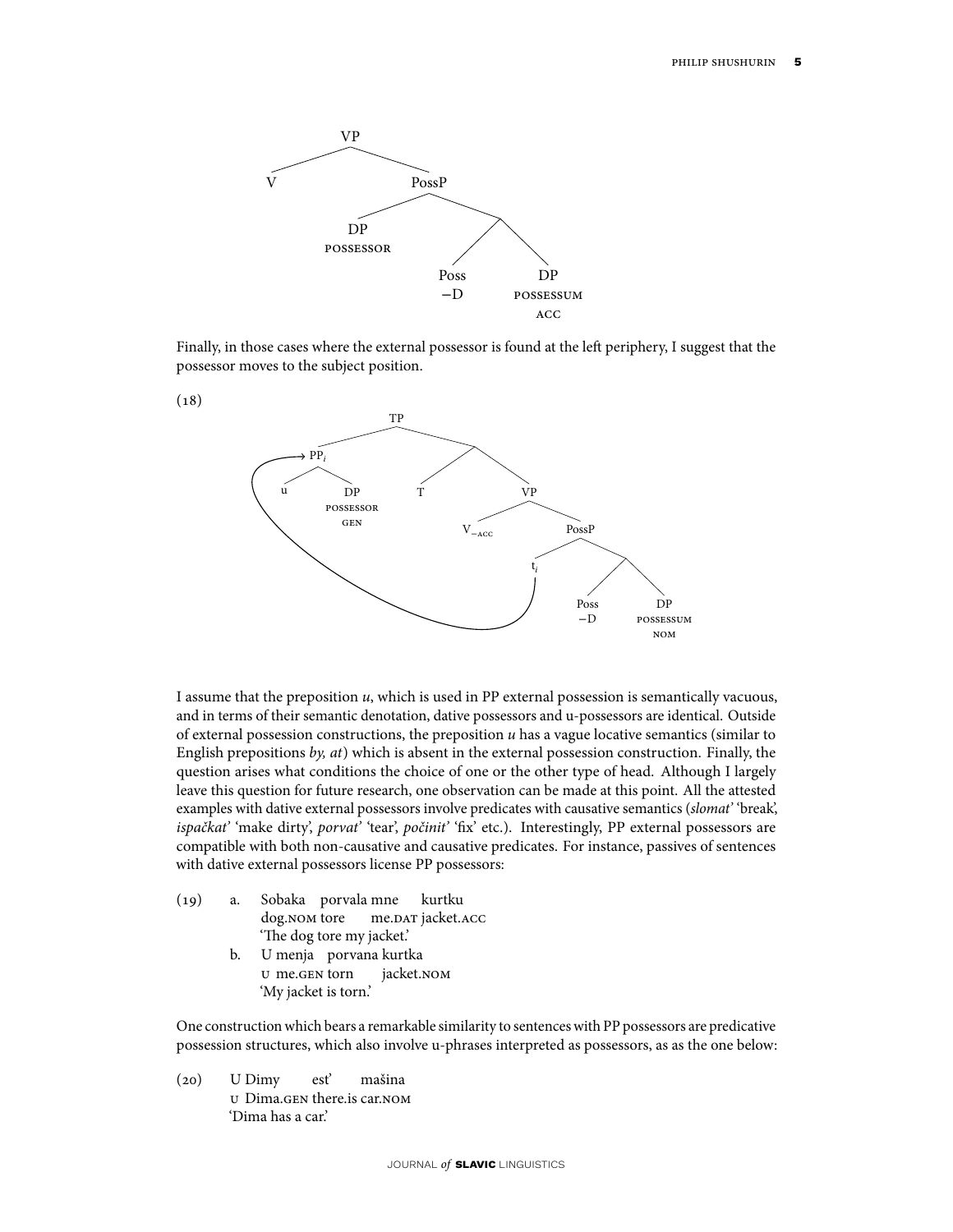As argued at length in Myler (2016), in such sentences the prepositional phrase are generated higher than low applicative, in the external argument position. One posssible analysis of such construction might invlolve the generation of a possessor in the verbal specifier with subsequent movement to SpecTP. I leave the elaboration of the analysis of u-possessors for future research.

### 2.2 EXTERNAL POSSESSORS AND CASE LICENSING

Despite semantic similarity, the two types of possessors differ in their distribution. One important difference is that dative possessors are only found in the presence of an accusative phrase. Once no such phrase is present the use of dative possessors is ungrammatical, as the following examples show:

### (21) a. **Locative possessee**

\*Mašina stoit mne car.NOM stands me.DAT in garage.LOC v garaže int. 'The car is in my garage.'

# b. **Instrumental possessee**

\*Načal'nik nedovolen **mne** boss.nom unhappy) me.dat work.ins rabotoj int. 'The boss is unhappy with my work.'

If a transitive clause containing a dative possessor gets passivized, the use of dative possessors is not possible, as the following examples show:

- (22) a. Sobaka porvala Dime dog.nom tore Dima.DAT overcoat.ACC kurtku 'The dog tore Dima's jacket.'
	- b. \*Kurtka jacket.nom was me.dar torn byla mne porvana int. 'My jacket was torn.'

The following generalization can be formulated:

# (23) **Dative-accusative generalization**

Dative external possessors are only found in the presence of an Accusative phrase

In contrast, u-possessors have a much wider distribution. The following sentences show that apart from Accusative and Nominative, the possessee in such constructions can be marked with oblique cases or be embedded under a preposition.

- $(24)$  a. u me.gen boss.nom unsatisfied work.ins menja načalnik nedovolen rabotoj 'My boss is unhappy with the work.'
	- b. Ja xoču ubrat'sja u sebja v komnate I want to.clean u self in room.loc 'I want to clean [in] my room.'

I suggest that the distribution of both dative and PP external possessors is governed by principles of case licensing. More specifically, I suggest that Dative possessors, similarly to other instances of Structural Dative, are only licensed in the presence of an Accusative phrase (or, using Baker's 2015 terminology, are dependent on Accusative).

# (25) **The Rule of Dative Licensing**

A nominal can get Dative marking only if there is a c-commanded Accusative nominal in the same domain.

Importantly, if a DP external possessor cannot get dative case, it cannot get any other case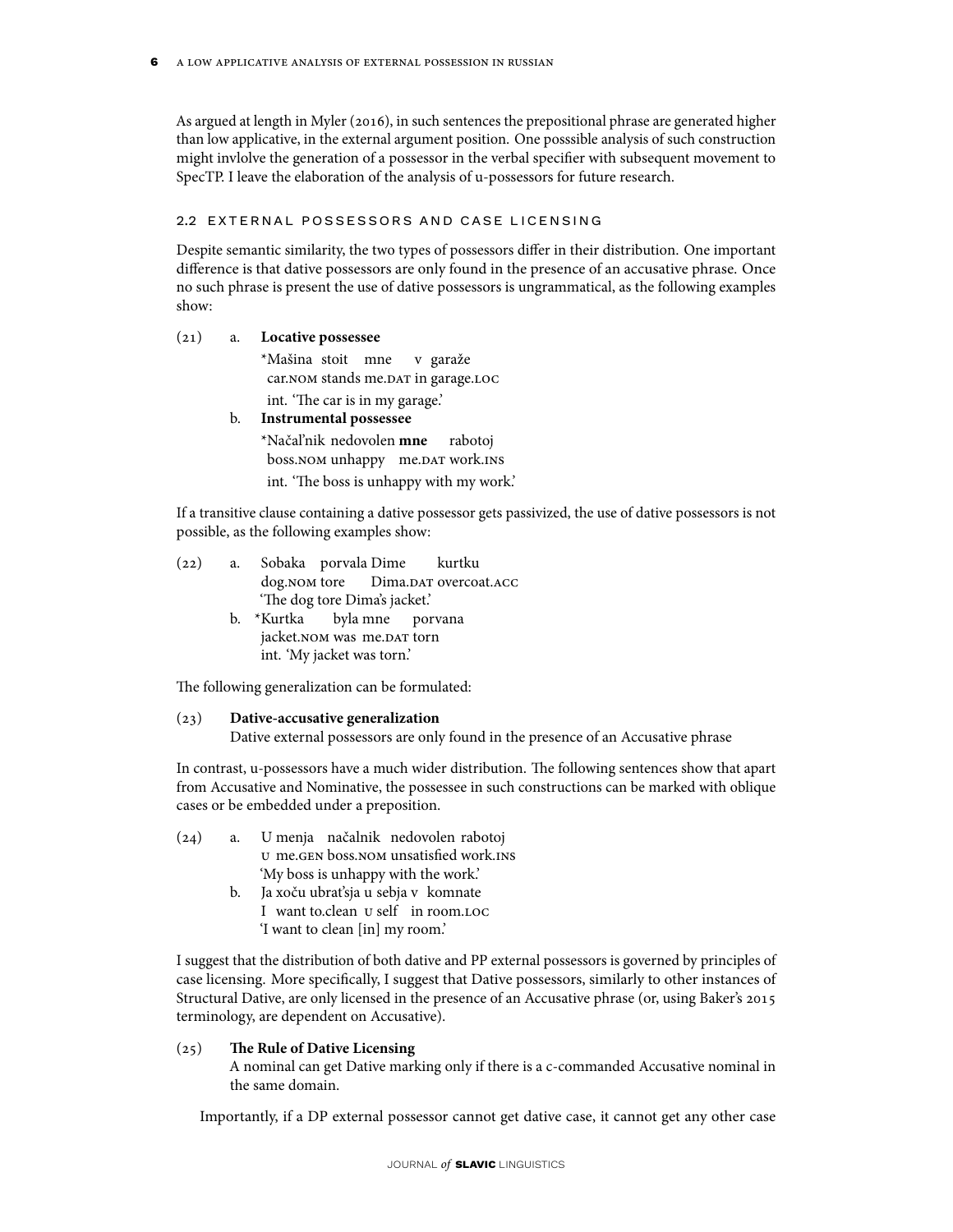either. This position results in ungrammaticality. In contrast, PP-external possessors do not need a c-commanded Accusative phrase because the genitive DP that they contain is always licensed by the preposition  $u$ . This results in that PP external possessors can appear in various positions in the clause, irrespective of the marking of the possessee.

### 2.3 EXTERNAL POSSESSORS AND THE SUBJECT POSITION

In this subsection, I want to provide additional evidence for movement of external possessors to the subject position. Let's start with considering the following paradigm.

### (26) **Linear position of dative external possessors**

- a. Postverbal Dima Dima.nom broke me.dat car.acc [slomal mne mašinu] 'Dima broke my car.'
- b. Left periphery

Mne me.<code>DAT</code> yesterday broke vind.ins favorite.acc vase.acc včcera razbilo vetrom ljubimuju vazu 'My (favorite) vase was broken by the wind yesterday.'

### (27) **Linear position of PP external possessors**

a. Postverbal

Oxrannik proveril u menja dokumenty guard checked u me.gen documents.acc 'The guard checked my documents.' b. Left periphery

U menja slomalas' u me.gen broke.antic car.nom mašina 'My car broke.'

The pattern above suggests that movement of an external possessor is only available if there is no argument higher in the clause. Both example (26-a) and example (27-a) contain external arguments (Dima and oxrannik, respectively), which presumably move to the subject position. In contrast, both the example  $(26-b)$ , an impersonal sentence, and the sentence in  $(27-b)$ , an anticausative structure, do not contain an overt external argument (I remain agnostic on whether these clauses contain a null external argument). This results in that the external possessor (i.e. the phrase in SpecApplP) is the highest argument in the verbal domain.

I suggest that in this case the external possessor moves argument to SpecTP.<sup>1</sup> For instance, I suggest that in example (28) the T attracts the argument, i.e. the u-phrase. When the u-phrase is found in the left periphery, the nominative subject is found in a post-verbal position; moving of a nominative phrase to a preverbal position is only possible under special information structure conditions (such as topicalization of the PP in (29)).

### (28) **U-possessors**

- a. U menja slomalas' u me.gen broke.antic car.nom mašina 'My car broke.'
- b.

<sup>&</sup>lt;sup>1</sup>Bailyn (2004); Livitz (2006), a.o., suggest the subject position in Russian can be occupied by nominative as well as prepositional phrases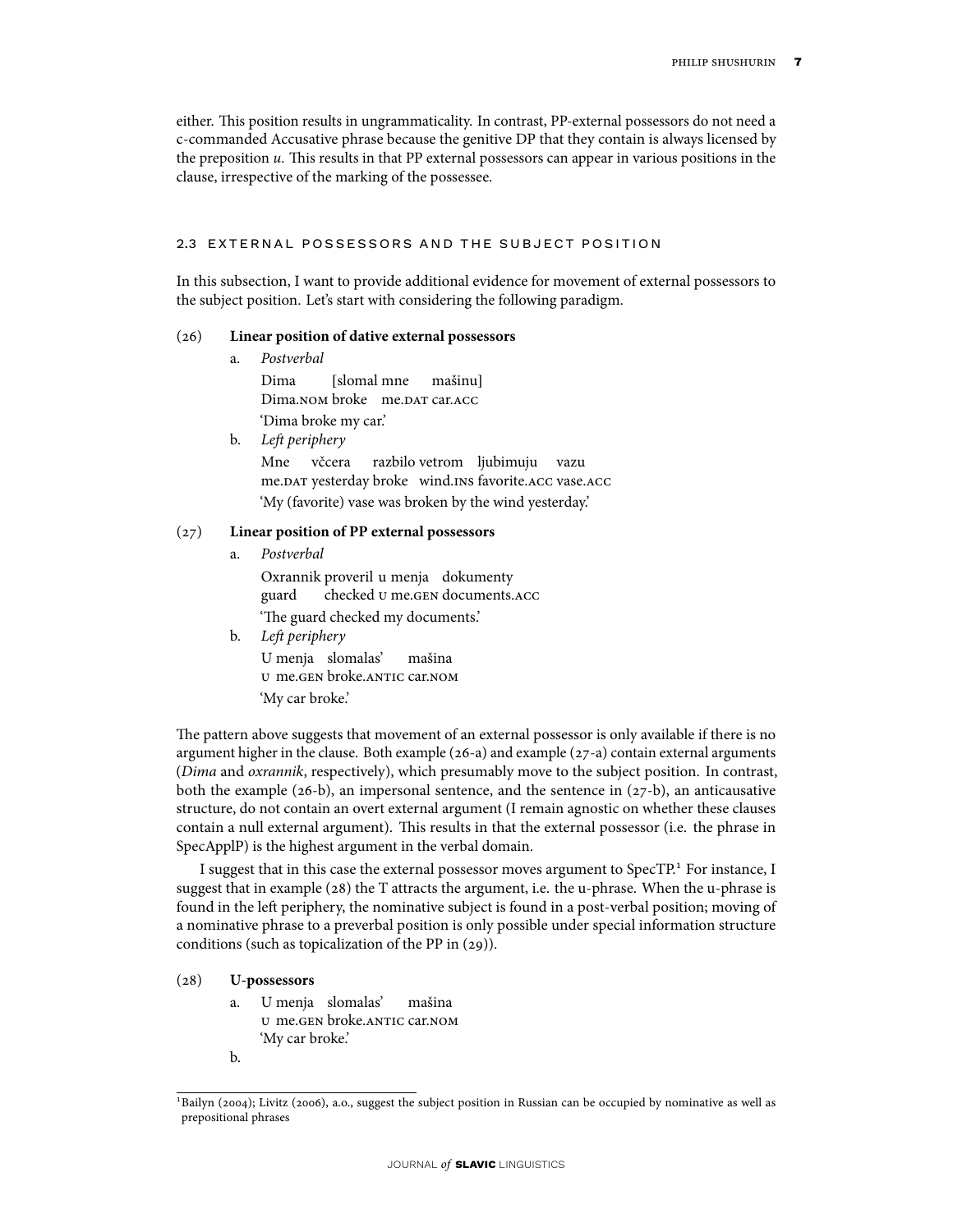

 $(29)$ u me.gen car.nom broke.antic menja mašina slomalas' 'My car broke.'

Similarly, if a phrase with an external possessor contains a nominative phrase higher in the structure, the u-phrase must remain in situ: moving it to the left periphery is strongly dispreferred under unmarked information structure conditions.

| (30) | a. | Oxrannik proveril u Niny dokumenty            |  |
|------|----|-----------------------------------------------|--|
|      |    | guard. NOM checked U Nina. GEN documents. ACC |  |
|      |    | 'The guard checked Nina's documents.'         |  |

b. ?U Niny u Nina.gen guard.nom checked documents.acc oxrannik proveril dokumenty 'The guard checked Nina's documents.'

The following generalization can be formulated.

### (31) **Subject-Possessor generalization**

An external possessor can only move to the subject position if it is the highest argument in its clause.

A similar pattern is observed with sentences containing no nominative argument, such as ones below.

|  | (32) a. Vazu razbilo vetrom             |
|--|-----------------------------------------|
|  | vase. ACC broke wind. INS               |
|  | 'The vase was broken by the wind.'      |
|  | b. ?Razbilo vazu vetrom                 |
|  | broke vase. ACC wind. INS               |
|  | int. 'The vase was broken by the wind.' |

In example (32-a), the highest (and the only) argument is the accusative phrase which must move to the subject position; leaving such argument in situ is dispreferred (33-b). If a dative possessor is added (33-a), it is now the highest argument and must move to the subject position.

- (33) a. Mne vazu me.dat vase.acc broke) wind.ins razbilo vetrom 'The vase was broken by the wind.'
	- b. ?Vazu vase. ACC broke me. DAT wind. INS razbilo mne vetrom 'The vase was broken by the wind.'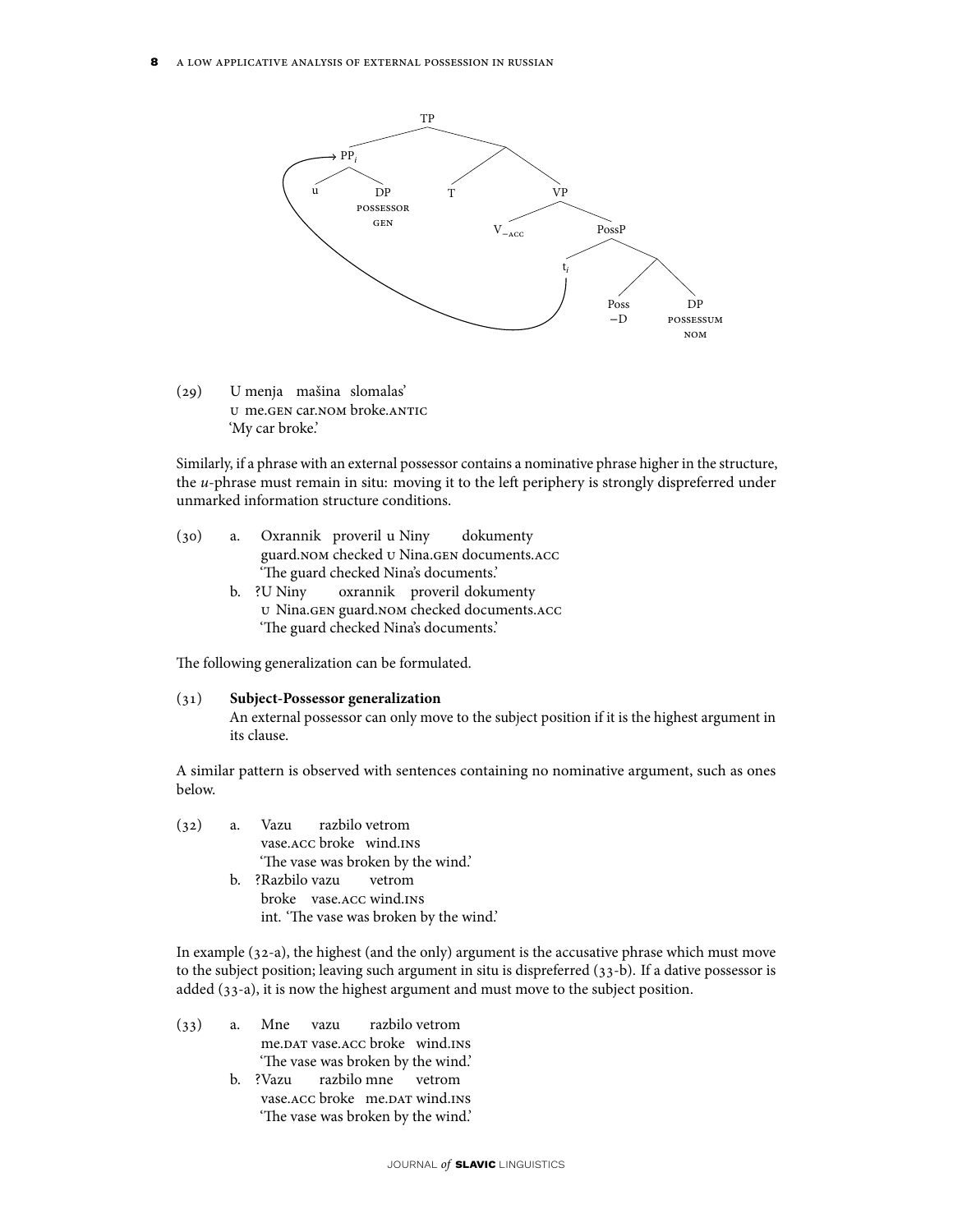### **3** AGAINST RAISING AND HIGH APPLICATIVE ANALYSES

In this section, I argue explicitly against two prominent analyses of external possession in Russian found in the recent literature, namely, raising and high applicative analyses. Thus, Grashchenkov & Markman (2008) and Harves (2013) suggest that external possessors are generated DP-internally and then move to a DP-external position. There are several problems with suggesting that the external possessors are generated in the same position as canonical possessors. One problematic fact about this analysis is that possessee phrases can contain structures which disallow possessive modification. For example, the possessee can be a full pronoun or an adverbial:

| (34) |    | a. [U menja zdes'] ne rabotaet svet       |  |  |  |                                     |
|------|----|-------------------------------------------|--|--|--|-------------------------------------|
|      |    |                                           |  |  |  | U me. GEN here NEG works light. NOM |
|      |    | 'The light is down [here] in my kitchen.' |  |  |  |                                     |
|      | b. | Dima mne ee slomal                        |  |  |  |                                     |
|      |    | Dima.NOM me.DAT her broke                 |  |  |  |                                     |
|      |    | 'Dima broke it [i.e.my car].'             |  |  |  |                                     |

The following sentences show that neither full pronouns nor adverbials are compatible with internal possessors.

(35) a. \*moja ona my she.nom int. 'my it/she' b. \*mojo zdes' my here int. 'my here(abouts)'

Another persistent idea in analyzing external possession is that external possessors are merged by a high applicative head (Pshexotskaya, 2011). This idea is problematic for the following reasons. First, as Bosse et al. (2012) observe, high (i.e. preverbal) non-selected arguments differ from external possessors in several important respects. One of such differences is the licensing of non-coreferential DP-internal possessors. In the following German example, for instance, a high applicative argument (Chris), is compatible with a non-referential canonical possessor (Bens). In contrast, in Russian external possession constructions, internal possessors are banned:

(36) a. **German** Alex Alex.nom broke Chris.dar Ben's vase zerbrach Chris Bens Vase 'Alex broke Ben's vase on Chris.' b. **Russian** \*Dima Dima.nom tore Nina.dat my.acc book.acc porval Nine moju knigu int. 'Dima tore my book on Nina.'

The relevant, and unavailable reading where my book is controlled/possessed by Nina. Another problematic aspect of high applicative analysis are the constructions with multiple u-possessors, such as the one below:

 $(37)$ u me.gen u grandmother.gen broke.antic car.nom menja u babuški] slomalas' mašina 'My grandmother's car broke.'

In this sentence, there are two possession relations: the one with the between the grandmother and the car and the relation between me and the grandmother. Importantly, the second relation is local, with both the possessee and the possessor forming a constituent. Since high applicative are defined as arguments merged higher than the verb, and there is no verb in the bolded constituent, there is no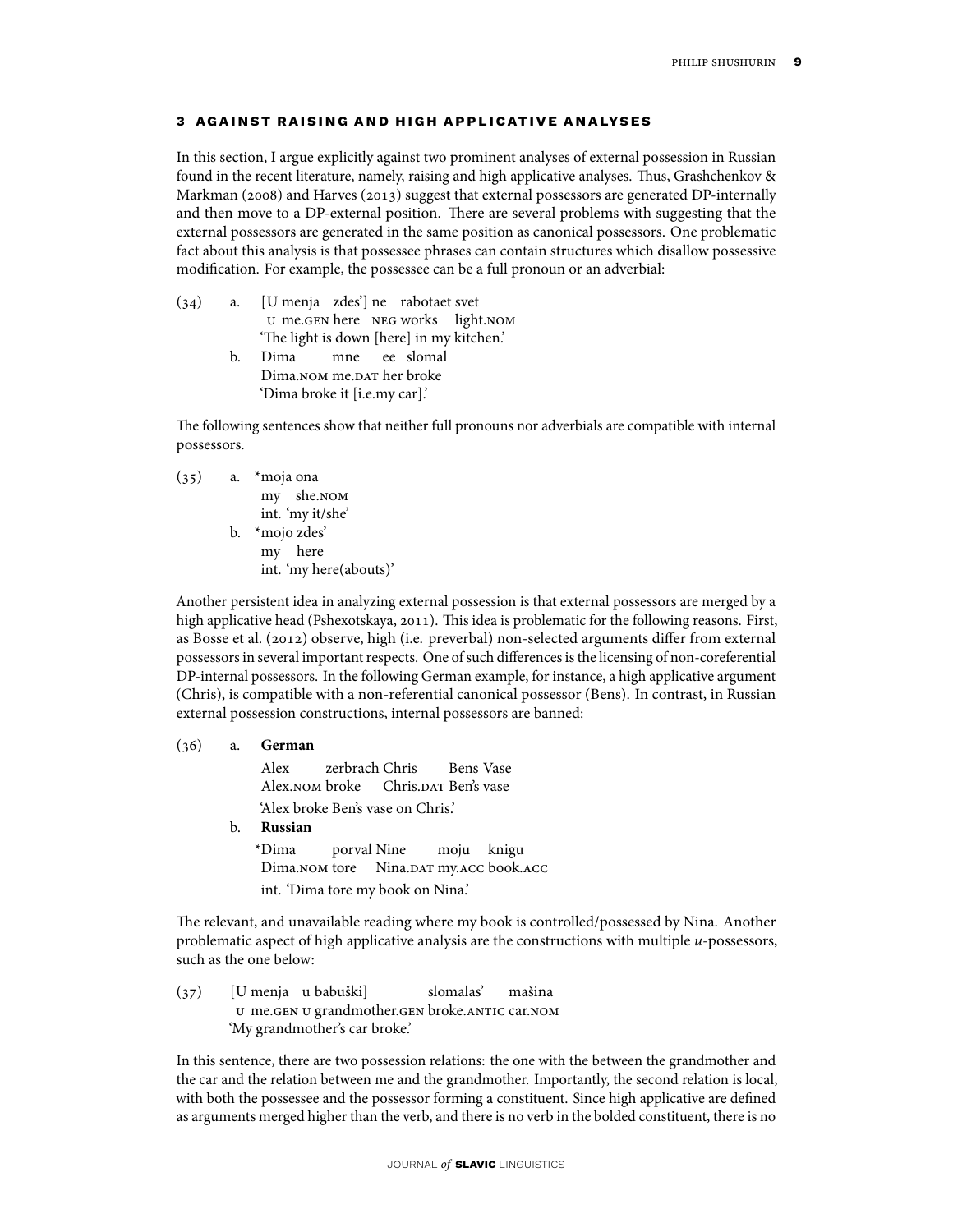obvious way of applying a High Applicative Analysis to external possession phenomenon in Russian. In my analysis, the two highest arguments are related by a local possessive head which is merged directly above the possessee. Importantly, this head can be merged completely independently of the verbal head:

(38) An applicative head relating two prepositional phrases:



Such head can be merged iteratively, with the number of stacked u-possessors constrained only by pragmatic factors (see Harves (2013) for some discussion):

 $(39)$ u me.gen u grandmother.gen ... u sister.gen broke.antic car.nom menja u babuški ... u sestry] slomalas' mašina 'My grandmother's ... sister's car broke.'

### **4** APPLICATIVES AND POSSESSORS

Finally, let's consider the canonical possessors, i.e. those which are found DP-internally, such as the one in the following sentence.

 $(40)$  Dima Dima.nom broke my.acc car.acc slomal [**moju** mašinu] 'Dima broke my car.'

The exact structural status of both adjectival and genitive possessors has been subject of debate in Russian linguistics. As Lyutikova (2017) points out, the postulation of a Poss head inside Russian DPs is motivated by semantic reasons: non-referential nouns can't be the source of possessive semantics hence the possessive semantics must be encoded elsewhere in the structure. Therefore I suggest that Russian possessors (at least of non-relational nouns) are introduced by a DP-internal functional head: Poss. Importantly, such Poss head must be lower in the structure than a D head, since demonstratives usually linearly precede possessors:<sup>2</sup>

(41) Dimina (\*eta) kurtka Dima's this jacket 'Dima's jacket'

Given the semantic similarity (or near-identity) of Poss and Appl, one may suggest that Poss and Appl are instances of the same head. To formulate differently, Appl can be seen as a positional variant of Poss found DP-externally. If this view is correct, the presence of a D head is the factor which distinguishes external possessors from canonical ones. Thus, the possessive constructions in the following two sentences are only different in whether a D head is merged above Poss/Appl or not:

<sup>&</sup>lt;sup>2</sup>Here and henceforth, D is understood as a highest functional head in the nominal domain. I take a largely agnostic view on the NP/DP debate in this paper. Thus, the term DP is to be understood is 'the highest nominal projection'. See however Lyutikova (2017) for a thorough discussion of the problem.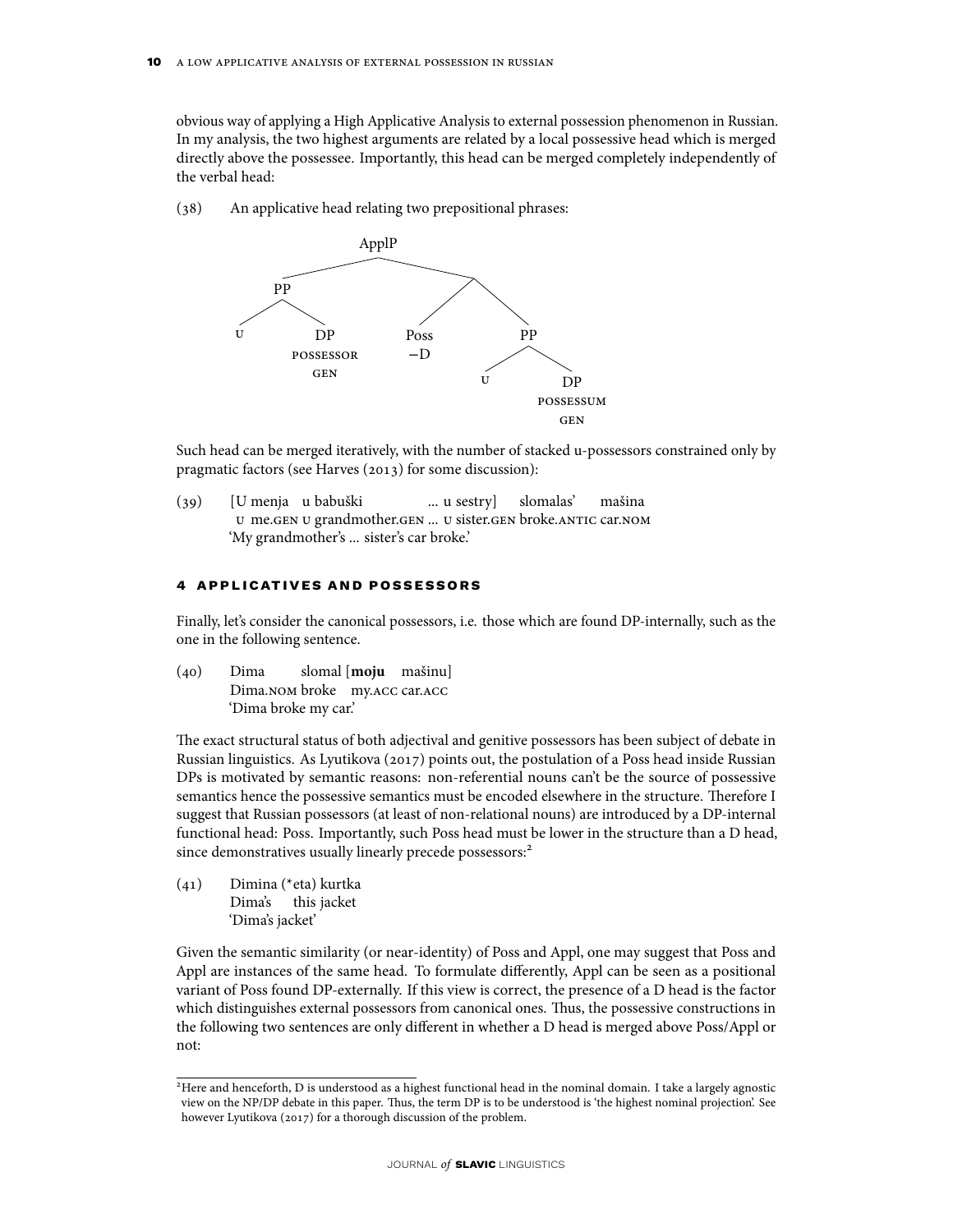- (42) a. Dima Dima.nom broke my.acc car.acc slomal [**moju** mašinu] 'Dima broke my car.'
	- b. Dima Dima.nom broke) me.dat car.acc slomal **mne** mašinu 'Dima broke my car.'
- (43) Two positions for Possessors:



I suggest that this difference has important consequences for case marking and ultimately results in different distribution of external and internal possessors. One important aspect in which external possessors are different from canonical possessors is that they are much more constrained in their distribution. While DP-internal possessors are usually can freely combine with their possessees, external possessors require either a c-commanded Accusative (in which case they can be realized as dative possessors) or a preposition, which can assign them Genitive Case. I want to propose that this is due to the fact that the Poss head is not a case assigner and that possessors need to be additionally case-licensed. When possessor is merged DP-internally, it can be assigned Genitive, which, as Pesetsky (2013) notes, is available to almost any nominal merged in the nominal domain. Alternatively, it can be realized as a concording modifier, as in example (42-a), which presumably does not need case licensing.

When merged DP-externally, nominal Genitive is unavailable, and the possessor must be licensed in a different way. One possibility is Structural Dative. The other possibility is merging a semantically vacuous case-assigner.

One important consequence of this view is that the Poss/Appl has no other selectional requirements other than to merge with two nominals or PPs. Of course, different languages may impose different requirements on the exact phrasal status of both the possessor and the possessee. For instance, certain languages might disallow PP possessors etc.

#### **5 con c lu s ion**

In this paper, I proposed a low applicative analysis of two constructions with external possessors in Russian. I argued against high applicative and raising analysis and showed that dative, but not prepositional possessors must be additionally case-licensed. I want to conclude with several remaining questions. First, what conditions the choice between dative and prepositional external possessors and why do dative possessors require causative predicates? Second, what is the distribution of the Poss head inside of the DP? Last, can the given analysis be extended to predicative possession constructions? I leave these questions for future research.

### **6 con tac t**

Philip Shushurin ps3117@nyu.edu